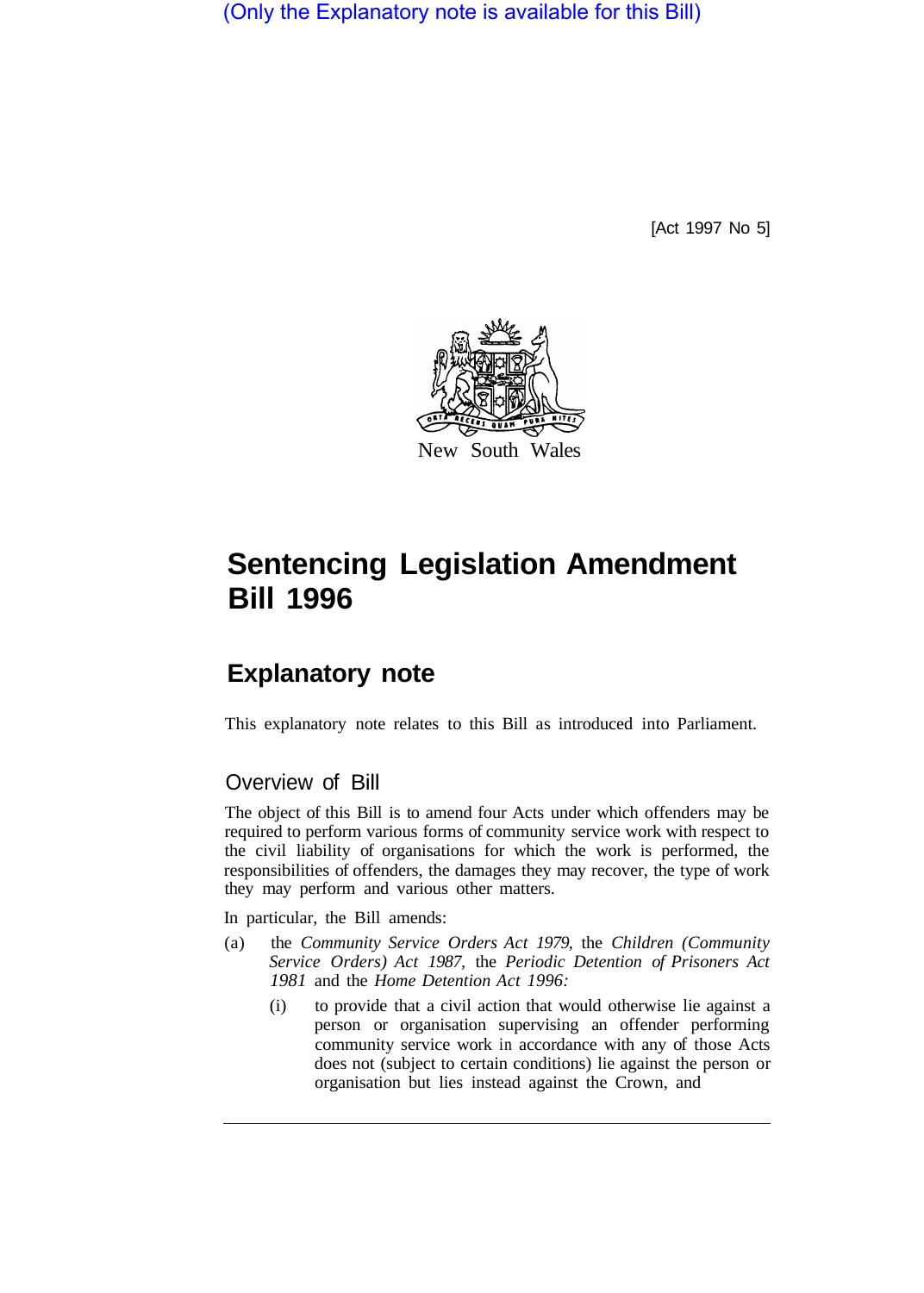Explanatory note

- (ii) to impose limits on the damages recoverable for injury suffered by the offender, and
- (iii) to require offenders to disclose any disabilities that substantially increase their risk of injury from work, and
- (b) the *Community Service Orders Act 1979,* the *Children (Community Service Orders) Act 1987* and the *Periodic Detention of Prisoners Act 1981* with respect to the work that may be performed by offenders, and
- (c) the *Community Service Orders Act 1979* and the *Children (Community Service Orders) Act 1987* with respect to miscellaneous procedural and substantial aspects of community service orders, including the consequences of breaching those orders.

# Outline of provisions

**Clause 1**sets out the name (also called the short title) of the proposed Act.

**Clause 2** provides for the commencement of the proposed Act on a day or days to be appointed by proclamation.

**Clause 3** is a formal provision giving effect to the amendments **to** the *Community Service Orders Act 1979* set out in Schedules 1 and 3.

**Clause 4** is a formal provision giving effect to the amendments to the *Children (Community Service Orders) Act 1987* set out in Schedules 2 and 4.

**Clause 5** is a formal provision giving effect to the amendments to the *Periodic Detention of Prisoners Act 1981* set out in Schedule 5.

**Clause 6** is a formal provision giving effect to the amendments to the *Hume Detention Act 1996* set out in Schedule 6.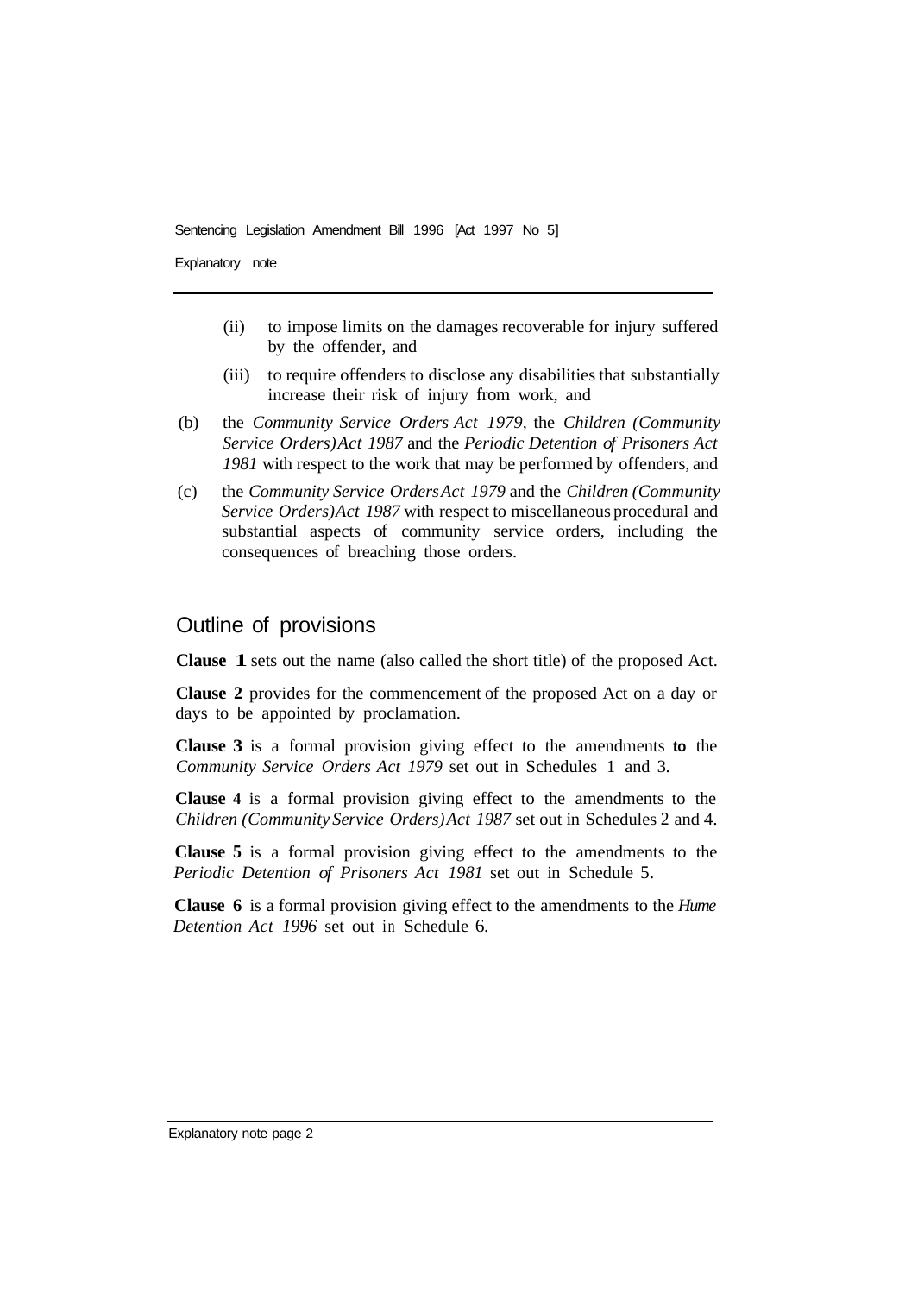Explanatory note

# **Schedule 1 Miscellaneous amendments to Community Service Orders Act 1979**

## **Schedule 2 Miscellaneous amendments to Children (Community Service Orders) Act 1987**

## **Supervising court**

At present, community service orders under the *Community Service Orders Act 1979* are registered in a court that is treated as the supervising court in respect of those orders, even if it is not the sentencing court. The proposed Act makes amendments to abolish this system. It is to be left, then, to:

- (a) the sentencing court or an equivalent or superior court to hear proceedings relating to breaches of community service orders and applications to revoke those orders, and
- (b) any Local Court to hear applications to extend those orders.

Consequently, a number of references to the supervising court are omitted, and provisions that are based on the supervising court system are revised or omitted: Schedule **1** [2], [3], [5], [7]-[9], [11]-[13].

# **Law revision**

Schedule 2 [4] and [7] omit references in the *Children (Community Service Orders) Act 1987* to extensions of orders by a court, as extensions under that Act are now made only by the Director-General.

# **Changes to the regime applying to community service orders**

If a community service order (under either Act) does not specify whether it is to be served concurrently with another community service order that is also to apply, or already applies, to the same person, the order will be treated as concurrent: Schedules **1** [l] and 2 [l].

Presently, a person must not be directed under a community service order to do the sort of work that a person is normally employed to do, even if no person is, or is likely to be, employed in the work. Section 15 of the *Community Service Orders Act 1979* and section 18 of the *Children (Community Service Orders) Act 1987* are amended to prohibit a direction that would in fact prevent the employment of a person: Schedules **1** [4] and 2 [2]. The *Children (Community Service Orders) Act 1987* presently also contains an exception to this rule and that exception is not disturbed.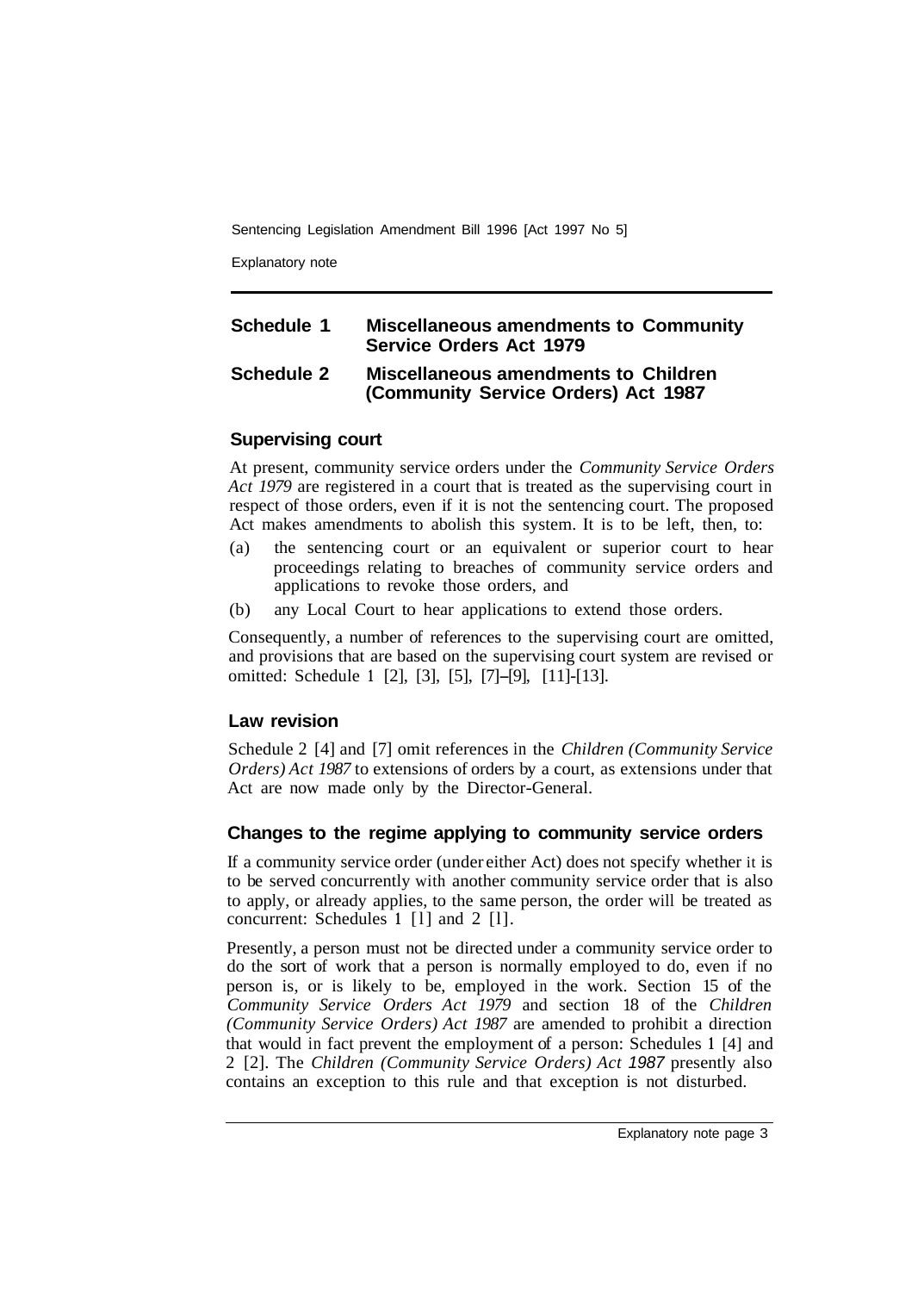Explanatory note

The duration of community service orders will be able to be extended even after they have expired, as long as the extension is applied for before the expiry: Schedules 1 [6] and 2 [3].

A breach of one community service order that applies to a person will be treated as a breach of every such order that applies to the person, even in the case of cumulative orders and even if the person has not yet started serving one or more of them: Schedules 1 [10] and 2 [5].

More than one breach will be able to be included in the one complaint or summons: Schedules 1 [12] and 2 [6].

#### **Savings and transitional provisions**

A schedule of savings and transitional provisions is inserted in each Act: Schedules 1 [14] and [15] and 2 [8]. These provisions include:

- (a) the standard power to make savings and transitional regulations, and
- (b) specific provisions that are consequential on the enactment of Schedules 1 and 2.

#### **Schedule 3 Amendment of Community Service Orders Act 1979 with respect to work incidents**

#### **Liability in respect of work incidents**

Schedule 3 [1] inserts a new Part 4:

- $(a)$ to transfer any liability for the acts or omissions of persons performing community service work from the party for whom the work is performed to the Crown, but only if the work is approved and the act or omission is not expressly directed by that party: proposed section 26M, and
- $(b)$ to transfer any liability (being liability to persons performing community service work for the acts or omissions of the party for whom the work is performed) from that party to the Crown, but only if the work is approved and the act or omission is notintended to cause harm: proposed section 26N, and
- $(c)$ to impose limits on the common law liability of the Crown for such acts or omissions and to require offenders to mitigate their losses (for example by undertaking rehabilitation): proposed section 260, applying the principles of Division 3 of Part 5 of the *Workers Compensation Act 1987,* and

Explanatory note page 4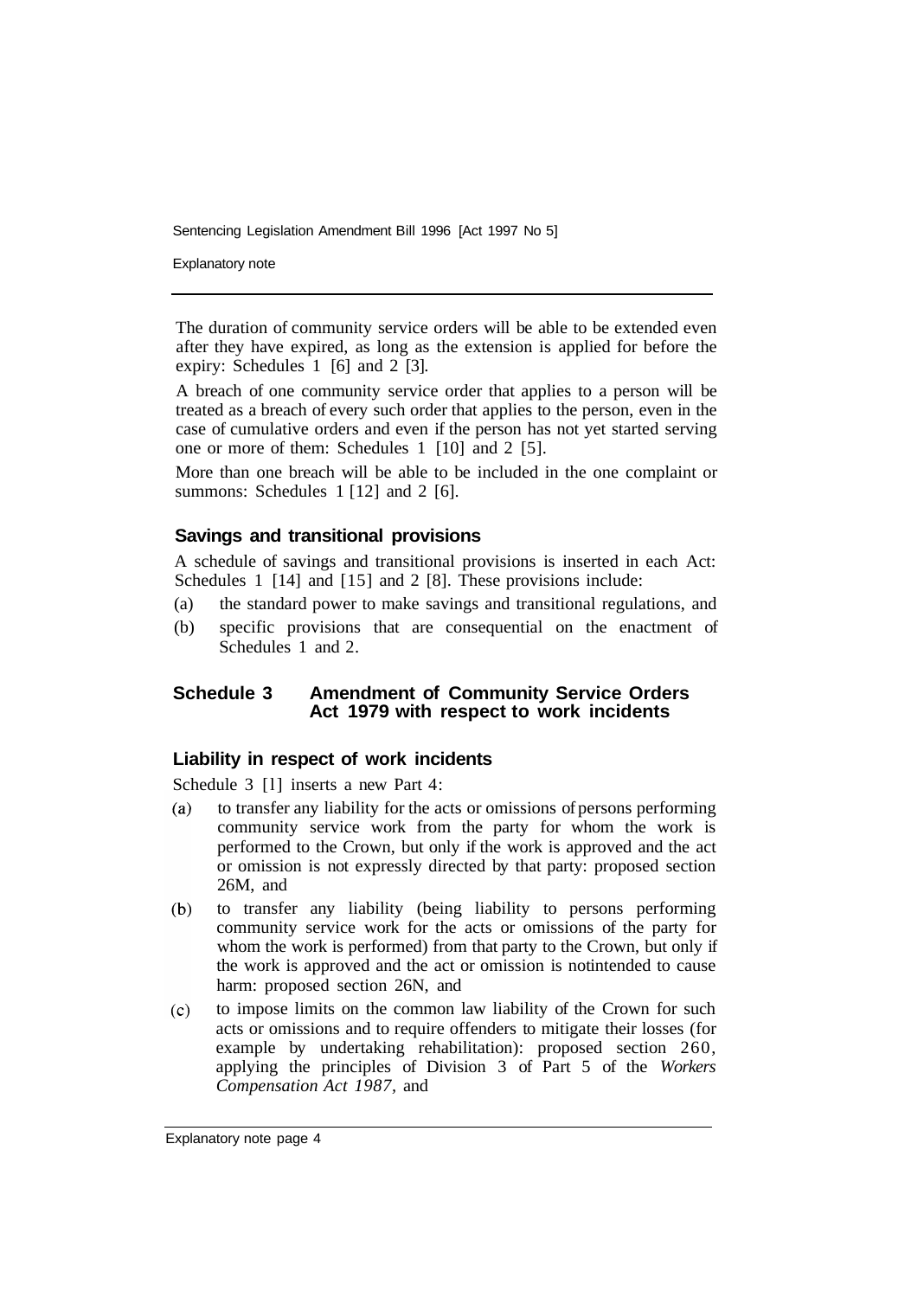Explanatory note

- (d) to impose on offenders a duty to declare any disabilities that substantially increase their risk of injury from work: proposed section 26P, and
- (e) to provide that the Director-General can settle claims against the Crown that are based on liability that is transferred under proposed Part 4: proposed section 26Q.

## **Related amendments**

Schedule 3 [2] consequentially renumbers existing Part 4 (Regulations) as Part 5.

Schedule 3 [3] inserts a provision to make it clear that the new Part applies only to incidents that occur after the commencement of the Part.

#### **Schedule 4 Amendment of Children (Community Service Orders) Act 1987 with respect to work incidents**

Schedule 4 [l] inserts new Part 6 that parallels proposed Part 4 of the *Community Service Orders Act 1979* (outlined above).

Schedule 4 [2] consequentially renumbers existing Part 6 (Miscellaneous) as Part 7.

Schedule 4 [3] inserts a provision to make it clear that the new Part applies only to incidents that occur after the commencement of the Part.

## **Schedule 5 Amendment of Periodic Detention of Prisoners Act 1981**

Presently, a person must not be directed under an order under section 10 (1) (b) of the *Periodic Detention of Prisoners Act 1981* to do the sort of work that a person is normally employed to do, even if no person is, or **is** likely to be, employed in the work. Section 10 of that Act is amended to prohibit a direction that would in fact prevent the employment of a person: Schedule 5 [1].

Schedule 5 [2] inserts new Part 5 that parallels proposed Part 4 of the *Community Service Orders Act 1979* (outlined above).

Schedule 5 [3] consequentially renumbers existing Part 5 (Miscellaneous) as Part 6.